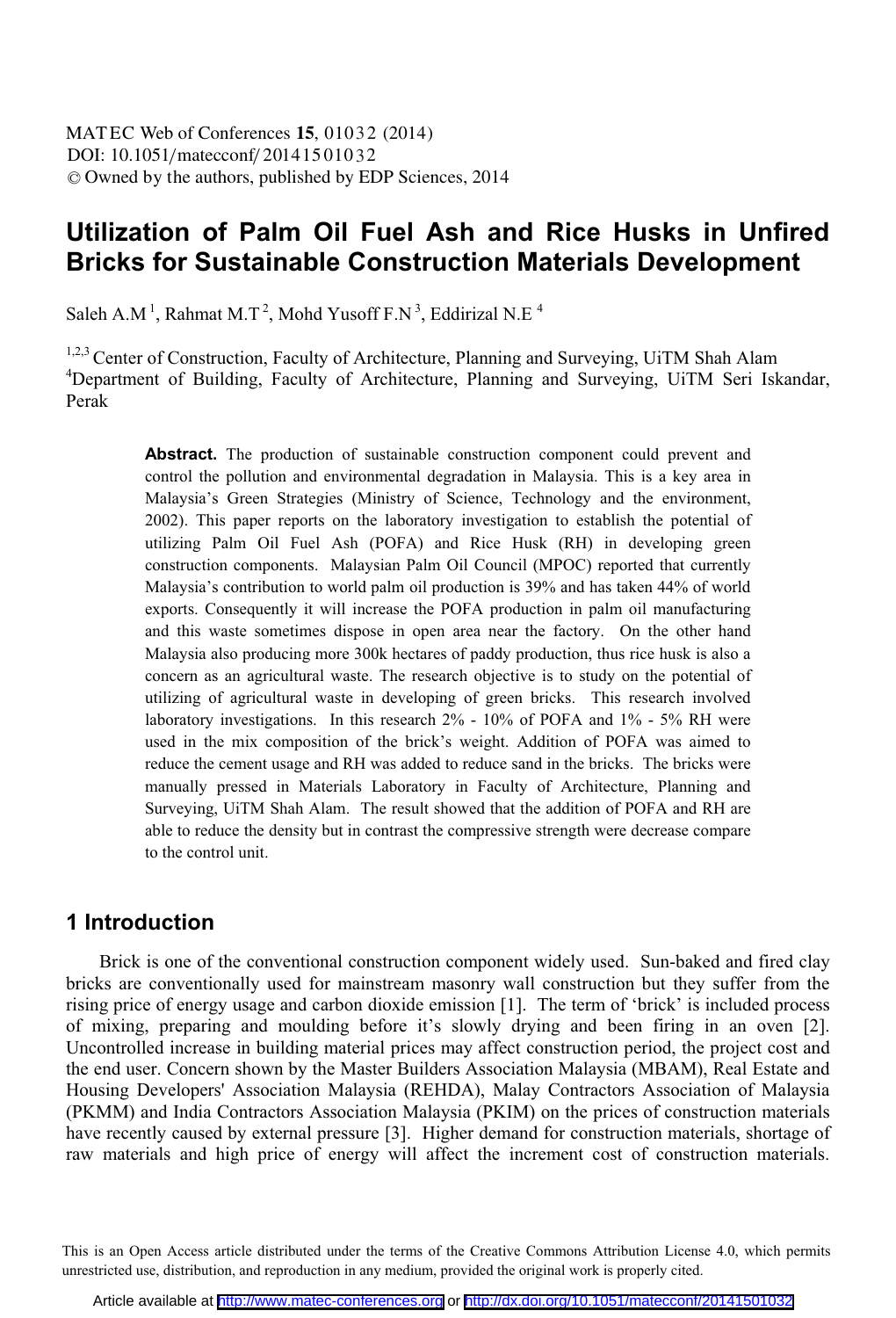Therefore research to reduce energy consumption and alternative for natural resources becoming a global issue in producing sustainable construction materials [4].

The utilization of waste in construction materials is not new. The addition of waste such as fly ash, blast furnace slag, phosphogypsum, recycled aggregates, red mud, Kraft pulp production residue, waste tea etc. in the production of sustainable construction components shown some success of research in each area of study [5]. There are five types of solid waste that been recycled and utilized for construction materials. Agro waste (organic) such as rice and wheat straw, saw mill waste, ground nut shell, jute, sisal, cotton stalk, vegetable residue have been recycled to produce cement boards, particle board, wall panels, roof sheets and other related construction components. Industrial waste (inorganic), mining/mineral waste, non hazardous waste and hazardous waste also used to produce bricks, blocks, wood substitute product as well as ceramic products.

Palm ash can be found either in black or dark gray [6]. This is very much influenced by the carbon content. Particles are also spherical and have sizes smaller than cement. As shown in the Table 1, ash fineness was 519m²/kg and its specific gravity is 2.22. In terms of delicacy, Palm ashes are finer than Portland cement. Chemical content of  $SiO<sub>2</sub>$  (43.6%),  $Al<sub>2</sub>O<sub>3</sub>$  (11.4%) and Fe<sub>2</sub>O<sub>3</sub> (4.7%). Table 1 below shows the physical properties of OPC and POFA.

|                                                | <b>OPC</b> | <b>POFA</b> |
|------------------------------------------------|------------|-------------|
| <b>Physical Properties</b>                     |            |             |
| Specific gravity                               | 3.28       | 2.22        |
| <b>Chemical Analysis (%)</b>                   |            |             |
| Silicon dioxide $(SiO2)$                       | 20.2       | 43.6        |
| Aluminium Oxide $(Al2O3)$                      | 5.7        | 11.4        |
| Ferric Oxide (Fe <sub>2</sub> O <sub>3</sub> ) | 3.0        | 4.7         |
| Calcium Oxide (CaO)                            | 62.5       | 8.4         |
| Magnesium Oxide (MgO)                          | 2.6        | 4.8         |
| Sulphur Trioxide $(SO_3)$                      | 1.8        | 2.8         |
| Sodium Oxide ( $Na2O$ )                        | 0.16       | 0.39        |
| Potassium Oxide $(K2O)$                        | 0.87       | 3.5         |
|                                                |            |             |

**Table 1:** Physical and Chemical Properties of OPC and POFA

POFA does not contain sufficient nutrients for use as a fertilizer. Hence, it is mostly dumped into open fields near to the palm oil factories, thus causing environmental pollution and health hazard. In order to resolve these problems, several studies were conducted to examine the feasibility of using POFA in construction materials [6]. In Thailand, the palm oil fuel ash (POFA) has beeen utilized as a pozzolanic material in concrete [7]. On the other hand rice husk is an agricultural waste that can be easily obtained in mass quantity locally. Rice husk can be used for a variety of needs such as chemical industrial raw materials and building materials, energy / fuel, active charcoal and briquettes. According to Ahmad Fuad et. al. [8], currently a lot of agricultural waste (rice husk) can only be burned in the open outside the factory. The situation would threaten the environment and cause air pollution [9]. In general, rice husks or straw colour golden, 5-10 mm long and 2.5 to 5 mm wide.

**Table 2:** Chemical Composition Of Rice Husk

| Composition                 | Weight Percentage |
|-----------------------------|-------------------|
| Cellulose                   | 35%               |
| Hemicellulose               | 25%               |
| Lignin                      | 20%               |
| Ash                         | 17%               |
| Other chemical constituents | 3%                |

According to Sahed and Jog [10], rice husks constitute 20% of the total paddy produced. The percentages of chemical constituents in different biofibres are different. Generally, the fibers contain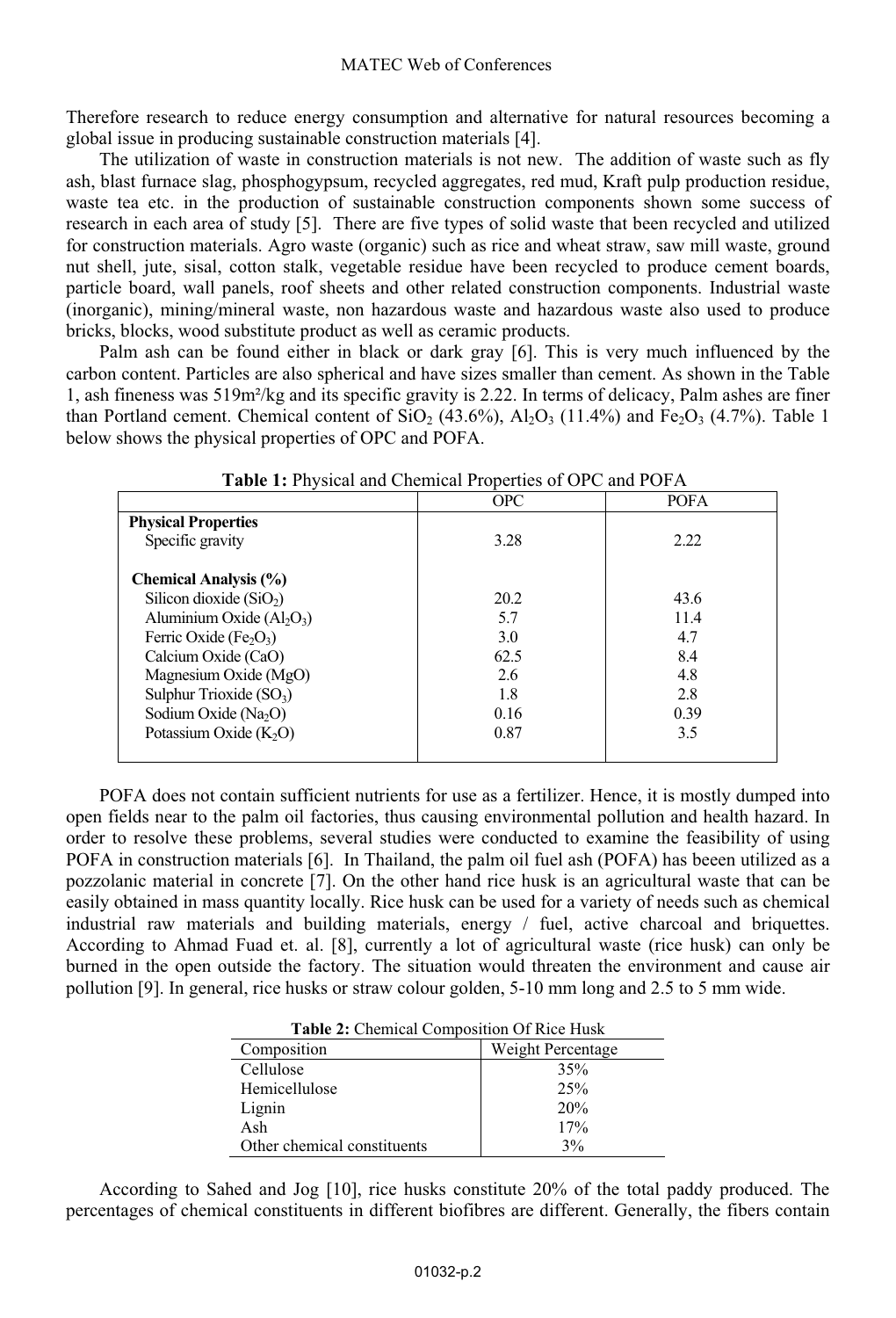60 to 80% cellulose, 5 to 20 % lignin, and up to 20% of moisture and according to Hattotuwa et. al. [11] as indicated in Table 2 below. Rice husk filler contains cellulose, hemicellulose, lignin ash and other chemical constituents [12].

Therefore research should rigorously look into the production of unfired Green Bricks manufacturing process that can utterly reduced carbon emission. Producing a sustainable construction component could prevent and control the pollution and environmental degradation which also one of the key area in Malaysia's Green Strategies [13]. Researches on utilizing wastes from industrial and agriculture have been made by incorporating these wastes into building or construction materials are a practical solution to the environment pollution [14].

# **2 Experimental Procedures**

Materials gathered from the respective area and all materials were prepared and the mixing used both manually and mechanically using laboratory mixer. Material used in this research consist of laterite soil, sand, Ordinary Portland Cement (OPC), Palm Oil Fuel Ash (POFA) and Rice Husk (RH). Laboratory testing carried out according to EN772-1:2011 [15]

### *a) Laterite Soil*

The laterite soil was kept under sheltered area as to control the moisture content in the soil. The sieve size used to strain soil is 12mm diameter. Therefore, size of soil particle must below than 12mm diameter. The soil used was reddish brown in colour and easy to get in Shah Alam.

### *b) Sand*

The sand was prepared at to concrete laboratory (UiTM). Dry sand is preferred to be used for this specimen. The reason is to control the water contain in the brick. Therefore, sand will be left in the oven for the whole night under 100°C for temperature. Sand also will be sieved before use by using 6mm sieve container.

#### *c) Ordinary Portland Cement (OPC)*

The cement used in this experiment was Ordinary Portland Cement as according to the British Standard specification [16] for the concrete works specification.

#### *d) Palm Oil Fuel Ash (POFA)*

Palm oil fuel ash (POFA) used in this experiment was taken Eng Hong Palm Oill Mill Sdn Bhd, Banting, Selangor. Ash actually produced from palm kernel burned as fuel in palm oil mill boiler. Ashes that will take were ash in grayish colour. The POFA dried in 110°C temperature of oven for 24 hour to control the rate of the moisture content. The ashes sieved by using 6mm sieve container.

#### *e) Rice Husk (RH)*

Rice husk (RH) used in this experiment was taken from Dibuk Sdn Bhd, Perlis. Rice husk is the final result of the process of production of rice from rice plants. It is obtained through a process of grading which is rice paddy plants will be harvested using harvesting machines. Then rice paddy plants will be sent to the factory for process separate rice from the rice husk. The natural rice husk will be used for preparing specimen.

## **2.1 Mix composition, sample preparation and testing**

The mix percentage used for control brick was 70% soils, 24% sand and 6% cement. The percentage of wastage allocate was 20% which to cover if there any spillage occur during handling means during lift material from mixer to pressed machine and also during pressing the bricks. Each constituent material quantity in total was soil 25 kg, sand 8.4 kg and cement 1.6 kg. Each group of specimens contained 10 numbers of bricks. The percentage of POFA were used from weight of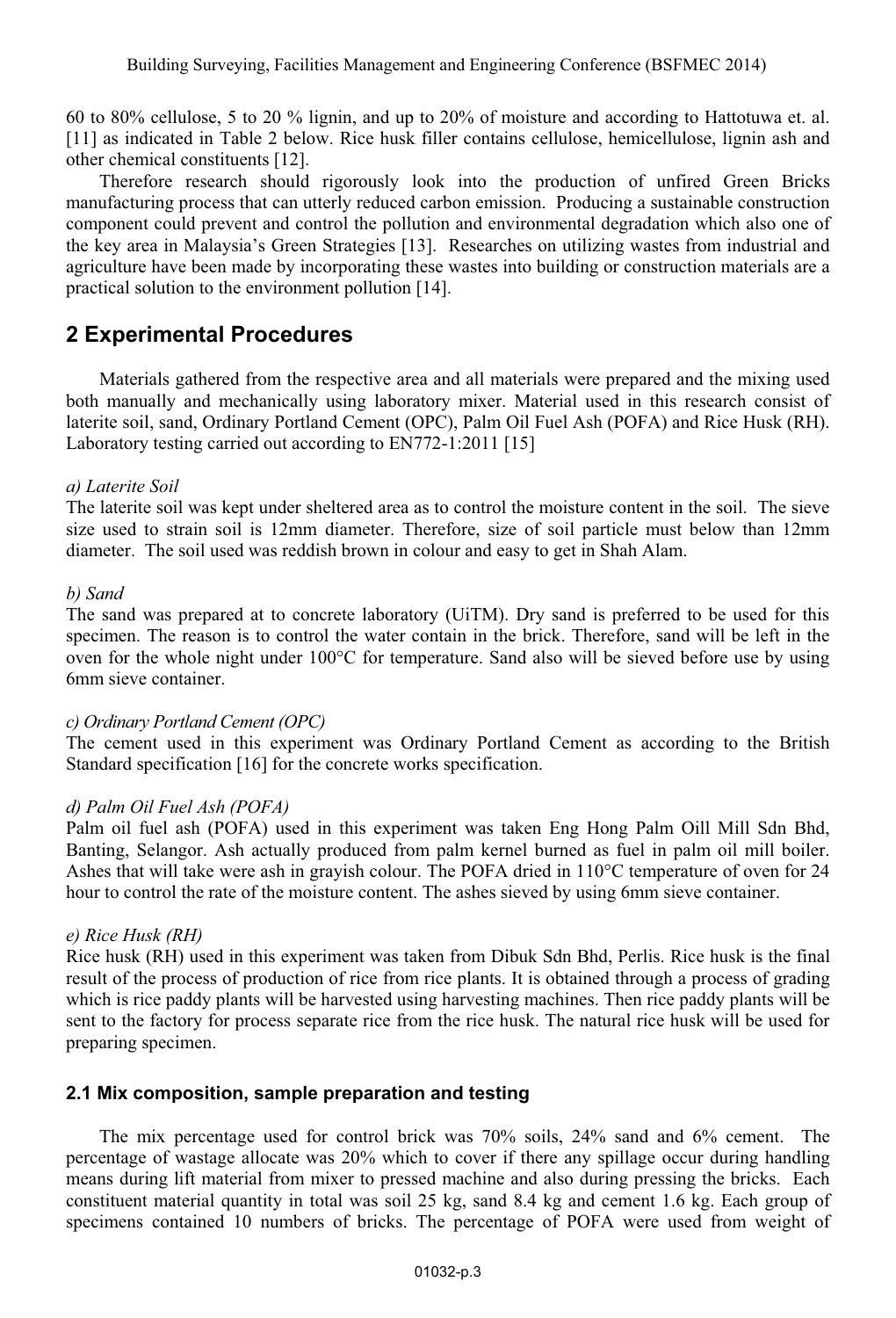cement is 2%, 4%, 6%, 8% and 10%. Total quantity of POFA is 600g. The percentage of Rice Husk (RH) were used from weight of sand was 1% to 5%. The total quantity of RH used was 1.20kg. Moisture content was controlled at 7% of the weight of the specimens.

| Sample No      | <b>RH</b> Volume Fraction<br>$(\%)$ | <b>RH</b> Quantity | POFA Volume Fraction<br>(%)        | <b>POFA Quantity</b> |
|----------------|-------------------------------------|--------------------|------------------------------------|----------------------|
| S1             | $1\%$ of sand $(8.0 \text{kg})$     | 80g                | $2\%$ of cement $(2.0 \text{kg})$  | 40 g                 |
| S <sub>2</sub> | $2\%$ of sand $(8.0 \text{kg})$     | 160g               | $4\%$ of cement $(2.0 \text{kg})$  | 80g                  |
| S <sub>3</sub> | $3\%$ of sand $(8.0\text{kg})$      | 240g               | $6\%$ of cement $(2.0 \text{kg})$  | 120g                 |
| S <sub>4</sub> | $4\%$ of sand $(8.0 \text{kg})$     | 320g               | $8\%$ of cement $(2.0\text{kg})$   | 160g                 |
| S5             | $5\%$ of sand $(8.0 \text{kg})$     | 400 <sub>g</sub>   | $10\%$ of cement $(2.0 \text{kg})$ | 200g                 |
|                | Total of quantity                   | 1.20kg             | Total of quantity                  | 600g                 |

### **Table 3:** Quantity of POFA and RH

| <b>Table 4.</b> Ouallitty of T OF A and NIT OSCU |          |              |             |              |               |             |  |
|--------------------------------------------------|----------|--------------|-------------|--------------|---------------|-------------|--|
| Sample                                           | Quantity | Laterite 70% | Sand $24\%$ | Cement $6\%$ | POFA % from   | $RH\%$ from |  |
| Label                                            |          | (kg)         | (kg)        | (kg)         | cement $(kg)$ | sand (kg)   |  |
| CS.                                              | 10       | 25           | 8.4         | 1.6          |               |             |  |
| S <sub>1</sub>                                   | 10       | 25           | 8.32        | 1.56         | 2(0.04)       | 1(0.08)     |  |
| S <sub>2</sub>                                   | 10       | 25           | 8.24        | 1.52         | 4(0.08)       | 2(0.16)     |  |
| S <sub>3</sub>                                   | 10       | 25           | 8.16        | 1.48         | 6(0.12)       | 3(0.24)     |  |
| S <sub>4</sub>                                   | 10       | 25           | 8.08        | 1.44         | 8(0.16)       | 4(0.32)     |  |
| S <sub>5</sub>                                   | 10       | 25           | 8.00        | 1.40         | 10(0.20)      | 5(0.40)     |  |

## **Table 4:** Quantity of POFA and RH Used

## **2.2 Sample Preparation**

The bricks were pressed in using hydraulic pressing machine. The processes of material mixing were carried out in 2 steps by using mini mixer and hand shovel. All the mixing processes were taken about 10 minutes for each type of samples. After mixing, the materials were poured out and mixed for another 10 minutes by hand to ensure the materials were homogeneous. Finally, the materials were loaded into the mould and hydraulically pressed with 300 Psi. The bricks samples were arranged on pallet and wrapped with cling-film. This is to avoid rapid drying of the sample. The bricks were kept air dry for 60 days before testing at the age of 7, 28 and 60 days.



**Figure 1:** Compressive Strength Test for Brick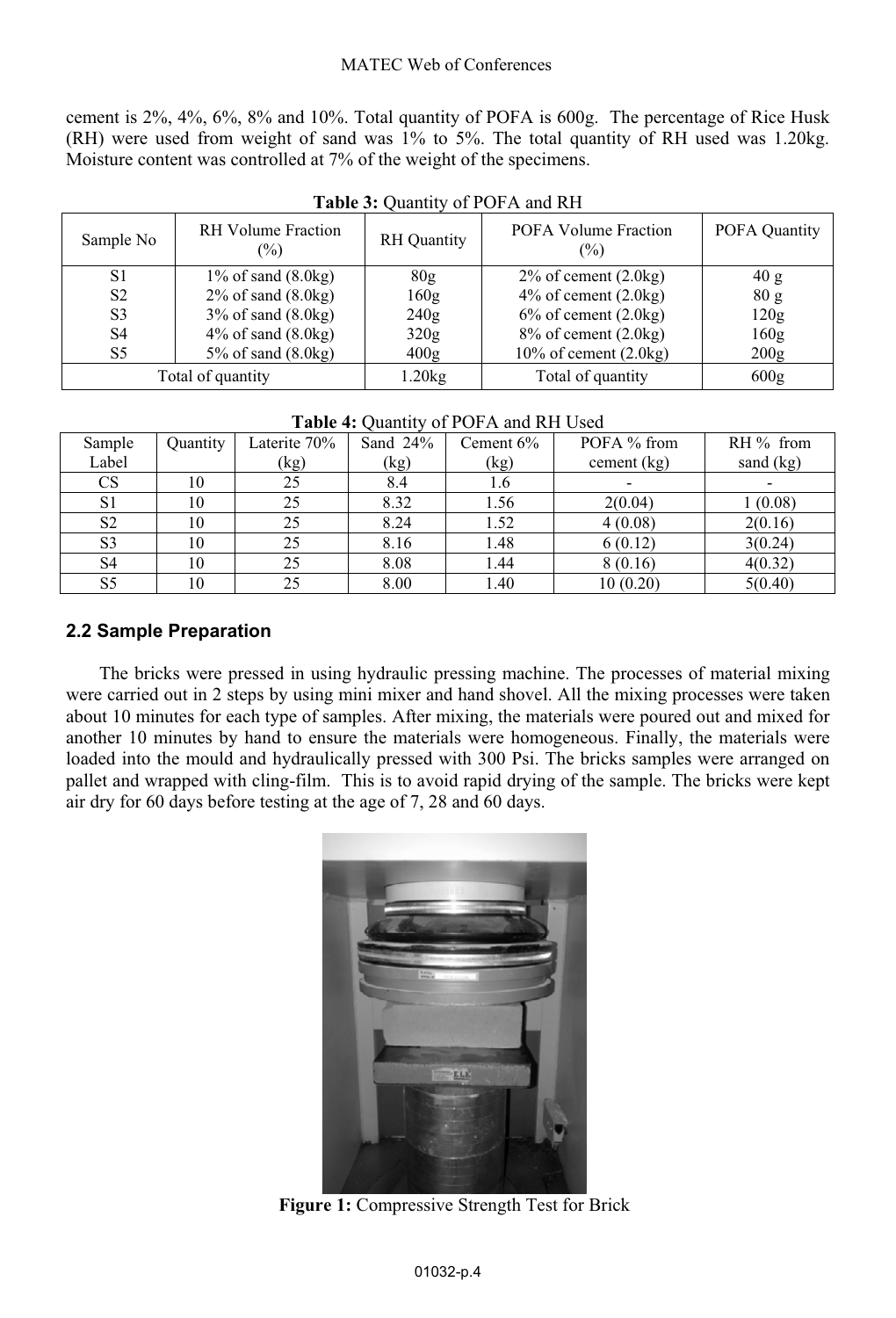# **3 Results and Discussions**

## **3.1 Density**

This research aimed to study the effect of adding RH to the brick's physical properties; the weight and density of the brick. Rice husk were used to replace sand in a purpose to enlighten the brick. According to the data obtained from the results, the specimen's weight at 28 and 60 day were decreased with increasing of RH content. This is thought to be the specific gravity of RH was lower than the natural sand. The lightest brick at day 60 was 2.4 kg for the S5 mixture with density of 1.675  $kg/m<sup>3</sup>$ . The density of brick was calculated by dividing the average weight with volume.





**Figure 3:** Density of Brick on 60 days

Figure 2 and 3 shows the density of the bricks at 28 and 60 days respectively. The overall results showed that the density of the bricks decreased with an increase in RH content. Addition of RH would contribute to the lightweight property of the bricks. The density per unit volume of RH brick is much lighter compared to sand as in control brick. This indicates that RH can be used as a material to replace sand in brick making to achieve objective of lightweight brick production.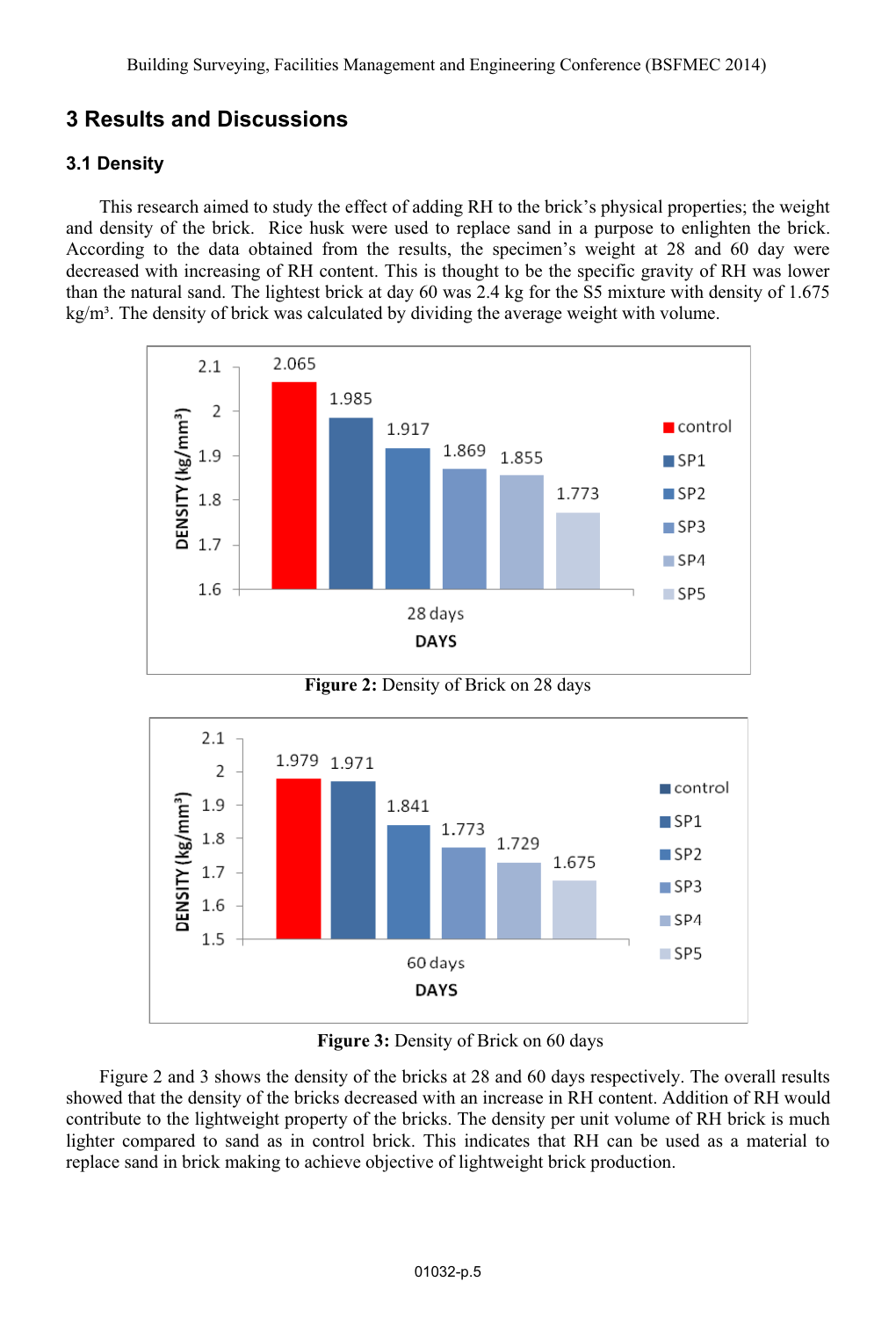#### MATEC Web of Conferences

| Sample         | Description               | Weight<br>Of RH | Volume<br>$(m^3)$ | Averange<br>Weight Of<br>Brick 28 Days<br>(kg) | Averange<br>Weight Of<br>Brick 60 Days<br>(kg) | Density of<br>Brick 28<br>days<br>$(Kg/m^3)$ | Density of<br>Brick 60<br>days<br>(Kg/m <sup>3</sup> ) |
|----------------|---------------------------|-----------------|-------------------|------------------------------------------------|------------------------------------------------|----------------------------------------------|--------------------------------------------------------|
| CS             | Brick with<br>$0\%$ of RH | $\mathbf{0}$    | 1.43              | 2.953                                          | 2.83                                           | 2.065                                        | 1.979                                                  |
| S <sub>1</sub> | Brick with<br>$1\%$ of RH | 80              | 1.43              | 2.838                                          | 2.819                                          | 1.985                                        | 1.971                                                  |
| S <sub>2</sub> | Brick with<br>$2\%$ of RH | 160             | 1.43              | 2.742                                          | 2.633                                          | 1.917                                        | 1.841                                                  |
| S <sub>3</sub> | Brick with<br>$3\%$ of RH | 240             | 1.43              | 2.672                                          | 2.536                                          | 1.869                                        | 1.773                                                  |
| S <sub>4</sub> | Brick with<br>$4\%$ of RH | 320             | 1.43              | 2.652                                          | 2.472                                          | 1.855                                        | 1.729                                                  |
| S <sub>5</sub> | Brick with<br>$5\%$ of RH | 400             | 1.43              | 2.536                                          | 2.395                                          | 1.773                                        | 1.675                                                  |

**Table 5:** Relationship between the Weight and the Amount of RH

The relationship between the weight and the percentage of RH and the relationship between density and the percentage of RH is shown in the Table 5.

| Sample<br>Specimen |                                        | Compressive Strength $(N/mm2)$ |        |       |  |
|--------------------|----------------------------------------|--------------------------------|--------|-------|--|
|                    | 7 days                                 | 28days                         | 60days |       |  |
| <b>CS</b>          | Brick with 0% of POFA & RH             | 4.500                          | 5.280  | 6.196 |  |
| S1                 | Brick with $2\%$ of POFA & $1\%$ of RH | 9.024                          | 8.727  | 8.425 |  |
| S <sub>2</sub>     | Brick with $4\%$ of POFA & $2\%$ of RH | 7.390                          | 7.337  | 7.191 |  |
| S <sub>3</sub>     | Brick with $6\%$ of POFA & $3\%$ of RH | 4.584                          | 4.128  | 3.407 |  |
| S4                 | Brick with $8\%$ of POFA & $4\%$ of RH | 3.859                          | 3.809  | 3.608 |  |
| S5                 | Brick with $10\%$ of POFA & 5% of RH   | 2.666                          | 2.380  | 2.271 |  |

**Table 6:** Result of Compressive Strength



**Figure 4:** Compressive Strength of different mixture of POFA & RH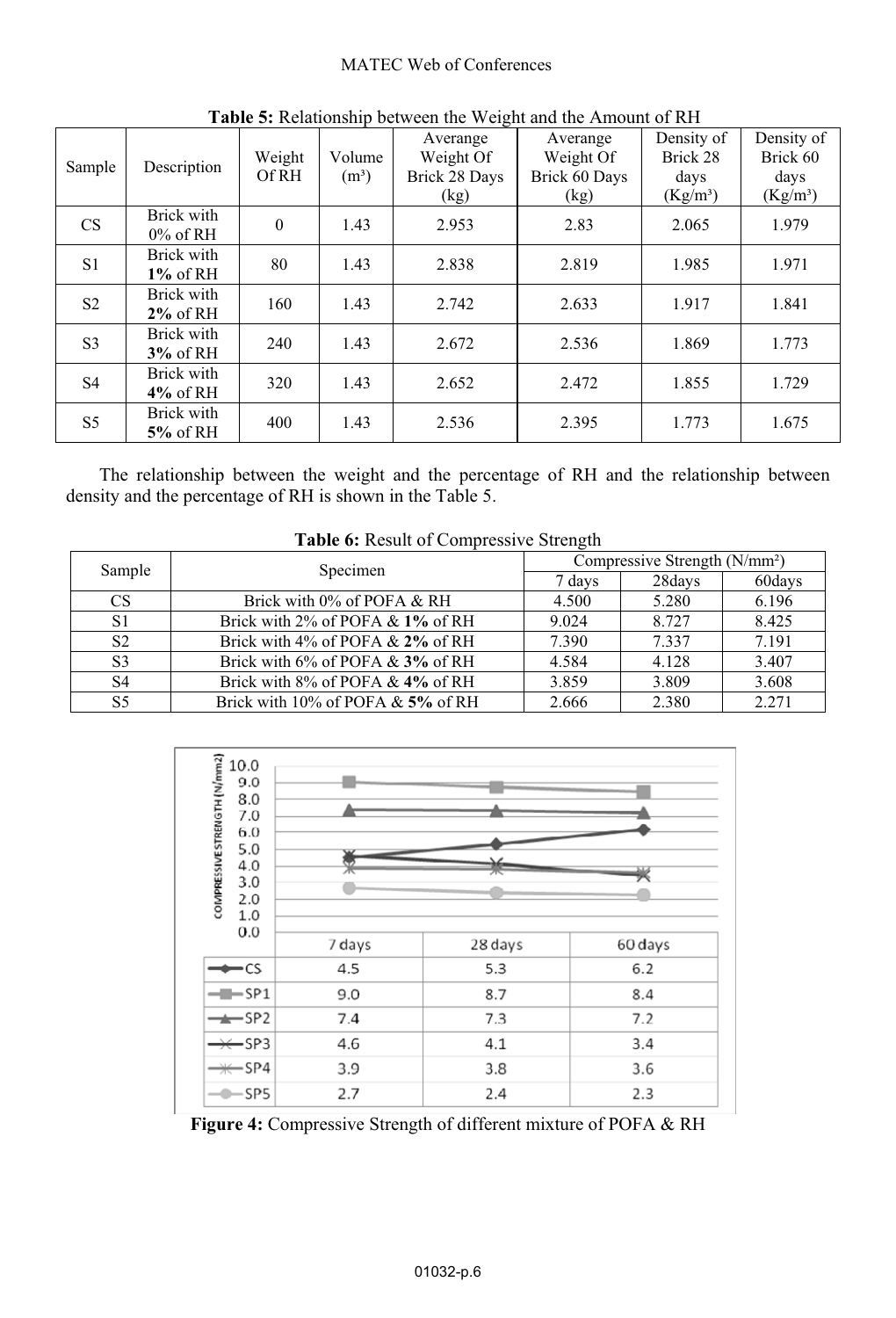## **3.2 Compressive Strength**

Figure 4 shows the compressive strength of different mixture of bricks specimens. The strength of the control specimens increased as the curing period increased. The results also recorded that the compressive strength for SP2 and SP3 mixture were higher strength than control brick at all curing age 7, 28 and 60 days. The Strength of SP1 and SP2 at 7 days was 9.024 N/mm² and 7.390 N/mm². The same pattern of result recorded at 28 and 60 days. Figure 5 shows crushed brick after Compressive Strength test. However, the result indicated that replacement of cement and sand with POFA and RH decreased in strength while the control brick strength was increased. For SP3, the result show at the beginning was higher than control brick which is 4.584 N/mm² compare to 4.500 N/mm<sup>2</sup>, however the strength was decreased as the curing period increased from 4.128 N/mm<sup>2</sup> at 28 days to 3.407 N/mm² at 60 days which is lower than control brick. The decreased in compressive strength with increasing percentage of POFA and RH were also observed by [17] in his investigation on effect of Rice Husk and Rice Husk Ash to properties of bricks. This is probably because higher porosity and low bulk density specimens were produced. However replacement of 2% and 4% of POFA and 1% and 2% of RH (S1 and S2) gave higher strength at early stage which is better than 0% of POFA and RH. The best composition mix of POFA and RH in sun baked bricks is 2% of POFA and 1% of RH (S1) even though the strength was declining as the curing period increased but the strength is higher than control brick.



**Figure 5:** Crushed brick after Compressive Strength Test

## **4 Conclusion**

From the laboratory experiments the increase percentage of POFA and RH in the mixed design of laterite brick reduced the density and the compressive strength. However the maximum percentage of POFA and RH can be use in mix proportion of bricks is 4% of POFA and 2% of RH to get comparable strength to the control sample. The best combination of POFA and RH in this research was S1 that showed higher compressive strength than control brick which is 8.425N/mm<sup>2</sup>. In term of Lightweight brick production, replacement of sand with RH show the better result compared to when POFA was used. 5% of RH in the mixture contribute to lower weight which is 2.395 kg compared to control specimen which is 2.83 kg with density of 1.675 kg/m<sup>3</sup>. The end product from this research will reduce the consumer cost as the bricks are utilising the agricultural waste materials. Thus POFA before this, were disposed widely to the environment it will be recycled to produce sustainable materials. Recommendation for future research in developing green bricks by using different water cement ratio, different industrial waste. This research adopting curing time up to 60 days, by prolong the curing time the different result may be achieved.